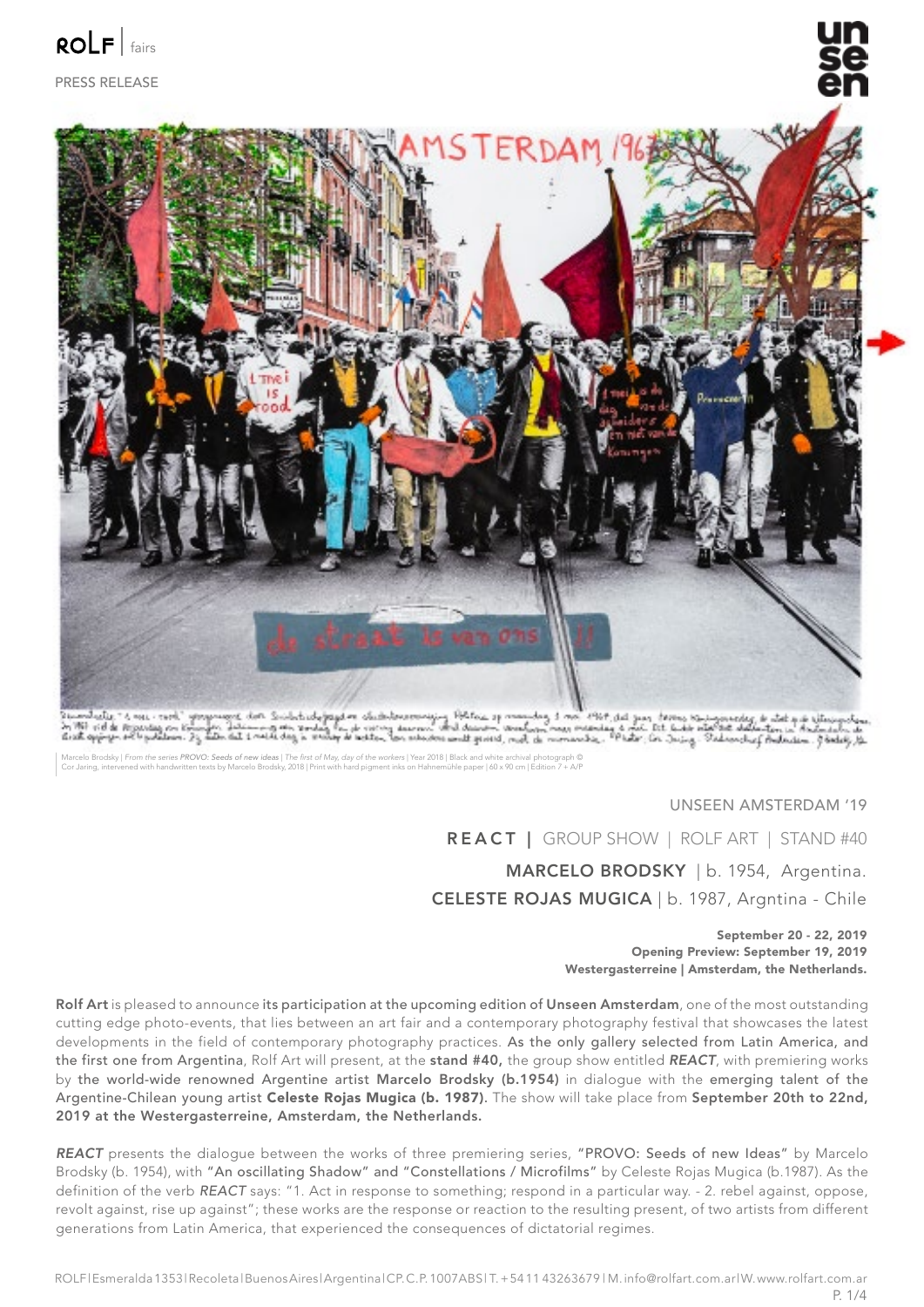Marcelo Brodsky is a committed artist and social right activist. His earliest works, were created as a gesture looking for answers about his "disappeared" (kidnaped) brother during the military process in Argentina (1976 - 1983). Since then, he devoted his entire work to create visual narratives stories, looking throughout his work to update history, by pressing the past against the present, offering the opportunity for others to identify with, and exploring the capacity of photography to provide a mediated space between collective histories and private memory.

*"PROVO: Seeds of new Ideas"* brings back and refreshes his gesture of revisiting the legacy and importance of social and resistance movements around the world from his Latin American perspective, a vision from the periphery about global issues, particularly those that have a cultural resonance. This premiering series is based in archival photographs, mostly of the Dutch photographer Cor Jaring, that Brodsky researched and licenced from the Amsterdam City Archives. Brodsky adds his colour and text intervention on the black and white images from the archives, enhancing the aspects he thinks are more important, changing the punctum of the images, adding texts with comments and information, creating a view of the Provo movement that shows its importance and influence in the ideas on art and society that exploded later in Europe. The works, with their colour and handwritten notes in different calligraphic tones offer a re-discovery of Jaring´s images, provoking, in a similar mood that Provos wanted to, an emotional reaction in the viewers.

Celeste Rojas Mugica's series, *"An Oscillating Shadow"* establishes a dialogue with her father's photographic archive, produced between 1970 and 1989, during his activism against the dictatorship in Chile and the twelve years of his exile in Ecuador. It is set out as a series of exercises to approach the images that build and disappear memory and the fictional space that we can materialize and establish with it.

From the abstraction that gives title to the project and from the nature of the material with which I work, there is a possibility of referring to absence and presence, and to the movement - the oscillation - that gives rise to an appropriation of History in a transforming way. Between light and shadow, between the origin and the exile, between a dictatorship and a revolutionary project, between an identity and others, there is a place for another (a present) approach to the construction -or disintegration- of a memory.

*"Constellations / Microfilms"* is part of a series of photographs intervened with slide frames and E-6 film; works made in dialogue with an archive of thousands negatives from her father that she found at home during her childhood. The images of this series, that seem similar to the shots that are taken of celestial bodies, show only the ripples and marks of the passage of time in the frames that were not originally developed from the photo-archive that her father took between the 70s and 80s, while he was a militant and photographer of the Movimiento de Izquierda Revolucionario (MIR) – Left Revolutionary Movement - in Chile. The slides, which combine frames of the archive and current material, are constructed from notes made by her father in an epistolary exchange with Celeste through emails, when he knew that she was going to start working on this archive, in 2016.

# MARCELO BRODSKY | b. 1954, Argentina.

Brodsky has represented Argentina in several international biennials such as Lyon Bienal (2017/18), Photoespaña and Les Rencontres d'Arles (2018), Dakar (2018), San Pablo (2010), Valencia (2007), Rotterdam (2000), among others. He has been awarded with distinctions and received many accolades, such as the Jean Mayer Award of Global Citizenship at Tufts University, Boston (2015), The Human Rights Award by Bnai Brith Organization (2003), among others. He has published numerous books such as "1968: The fire of ideas" (2018), Poetics of Resistance (2019), Tree Time (2013); Visual Correspondences (2009); Correspondences Pablo Ortiz Monasterio – Marcelo Brodsky (2008); Correspondences Martin Parr – Marcelo Brodsky (2008); Vislumbres (2005); The soul of the Buildings with Horst Hoheisel, Andreas Knitz and Fulvia Molina (2004); Memory Works (2003); Nexo (2001); Buena Memoria (2000); Parábola (1982), among others. He has been featured in important leading national and international publications. His work has been shown in numerous solo and group exhibitions in Argentina, Brazil, Chile, Uruguay, Peru, Spain, France, Germany, Switzerland, Italy, Czech Republic, United Kingdom, Israel and USA, among others. Nowadays, his work is part of important national and international collections such as National MNBA - Museum of Fine Arts (Buenos Aires, Argentina); MAMBA - Modern Art Museum of Buenos Aires (Buenos Aires, Argentina); Banco de la República de Bogotá (Colombia); Pinacoteca from São Paulo State (Brazil); Bibliothèque Nationale (Paris, France); Museum of Fine Arts Houston – MFAH (USA); Princeton Art Museum (USA); The Centre for Creative Photography, University of Arizona, Foundation and ASU Art Museum (Arizona, United States); Sprengel Museum Hannover (Hannover, Germany); Contemporary art collection from Salamanca's University (Spain); University of Essex Collection of Latin American Art (Colchester, United Kingdom); TATE Collection (London, United Kingdom); MET The Metropolitan Museum of Art (New York, United States); Jewish Museum (New York, United States), among others. He lives and works in Buenos Aires, Argentina.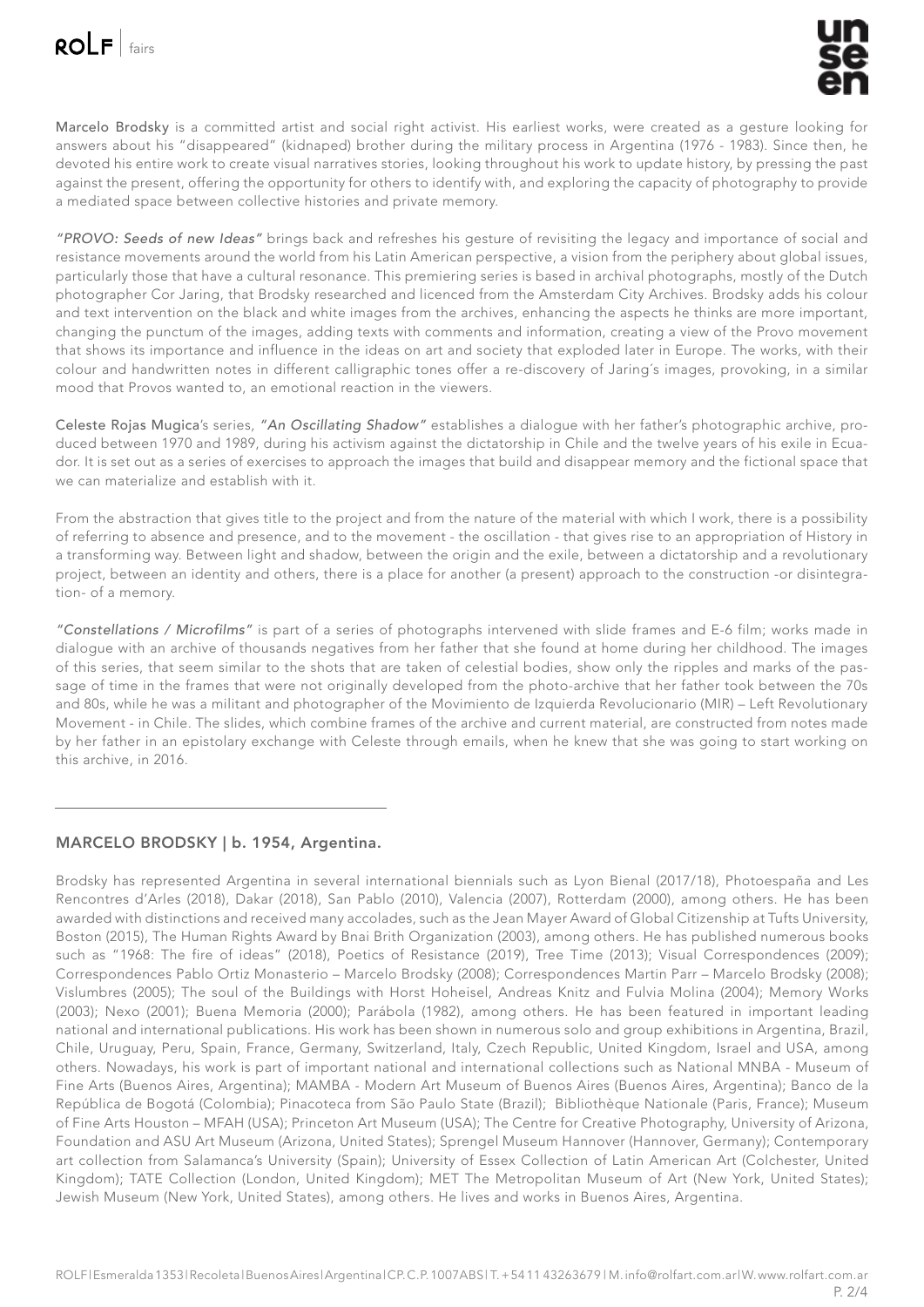



# CELESTE ROJAS MUGICA | b. 1987, Chile - Argentina.

Celeste Rojas Mugica is a visual artist with a degree in Photography, a Diploma in Cinematography and a Postgraduate Diploma in Film. In her work, she investigates about the ways how memory is built, the Latin American recent history and the limits between fiction and documentary, elaborating works that think mainly about the photography and archive as medium and materiality. Has exhibited and published in Argentina, Chile, Uruguay, Brazil, Argentina, Colombia, US, Mexico, Spain, Italy and China. She received the National Arts Fund (FONDART, Chile) on three occasions and the BECAR Cultura Fund from the Ministry of Culture of Argentina in 2017. During the same year she was awarded with the Rodrigo Rojas de Negri National Young Photography Prize (Chile), the Biennial Young Art Prize of Buenos Aires and published her third book, together with Asunción Casa Editora, from Argentina. In 2018 she won the second prize. Of Biennal de Imagen en Movimiento Award (Premio Norberto Griffa, BIM) Honorific Award in the ArtexArte Prize (Argentina), and did residencies in the Atacama Desert (BECAR- CNCA Arg/Chile), GAP Residence (Deutsch Art Council in Sud Tyrol, Italia) and Pivô (Sao Paulo, Brazil). During 2019 will exhibit her work in the Bienal SUR, Visual Arts Prize of the National Culture Fund , Visual Arts Prize Fundación Itaú (Argentina) and other independent spaces. Lives and works in Buenos Aires

## AGENDA | Talks and Book singnings

De Donkere Kamer| Talk DDK live #41 | Marcelo Brodsky in conversation September 18th – 8 p.m. https://ddk-live.com/evenementdetail/40/ddk-live-41

### De BALIE | Talk Reshaping the past. On art, memory and activism with Marcelo Brodsky and Maarten Doorman September 18th – 8 p.m. https://debalie.nl/agenda/reshaping-the-past/

In the frame of a cooperation between De Balie with Unseen Foundation, on September 18th at 8 p.m., Marcelo Brodsky and Maarten Doorman will participate in a debate about memory and activism.

"When iconic photographs become part of new artwork, what happens to their meaning? Can these images tell a new narrative? Artist and political activist Marcelo Brodsky (1954) came across these questions whilst creating his new work. Brodsky was forced into exile in Barcelona following General Videla's coup in Argentina in 1976. In 1984, when the military dictatorship was over, he went back to Argentina and began his project Buena Memoria (Good Memory). He found a class portrait from taken in 1967 and felt the need to know what had become of each one of his classmates. By doing this, he revived the photo and the people on it.

The programme will start with Marcelo Brodsky giving a lecture about three of his projects: Buena Memoria (Good Memory), 1968: The Fire of Ideas and Provo. Together with writer and philosopher Maarten Doorman (1957) we discuss the connection between art, archives, history and activism. Doorman's latest book Dichtbij en ver weg focuses on the bridging of gaps, between philosophy and the world, history and the present and art and society."

## UNSEEN LIVING ROOM | Talk Marcelo Brodsky with Auke Boersma September 20th – 3 p.m. to 4 p.m.

In the frame of Unseen Living Room, on September 20th between 3 p.m. to 4 p.m., Marcelo Brodsky will give a talk about his new series, in collaboration with Auke Boersma, ex-Provo, inventor of the so called Witte Kippenplan (White Chicken Plan), who did the famous happening on the evening of March 19th 1966, when the Lieverdje was set on fire.

## UNSEEN BOOK MARKET | Book Signing "Poetics of Resistance" by Marcelo Brodsky September 21st – 6 p.m.

In the frame of Unseen Book Market, on September 21st at 6 p.m., Marcelo Brodsky will be signing his most recent publication "Poetics of Resistance". The publication reunites the major groups of works created by the artist between 2014 and 2019: 1968. The Fire of Ideas, composed of 55 intervened archival photographs devoted to the international mobilisations and protests of workers and students in 1968, and the series of 15 images centred on the decolonisation process in Africa and its progressive transition to independence during the second half of the 20th century.